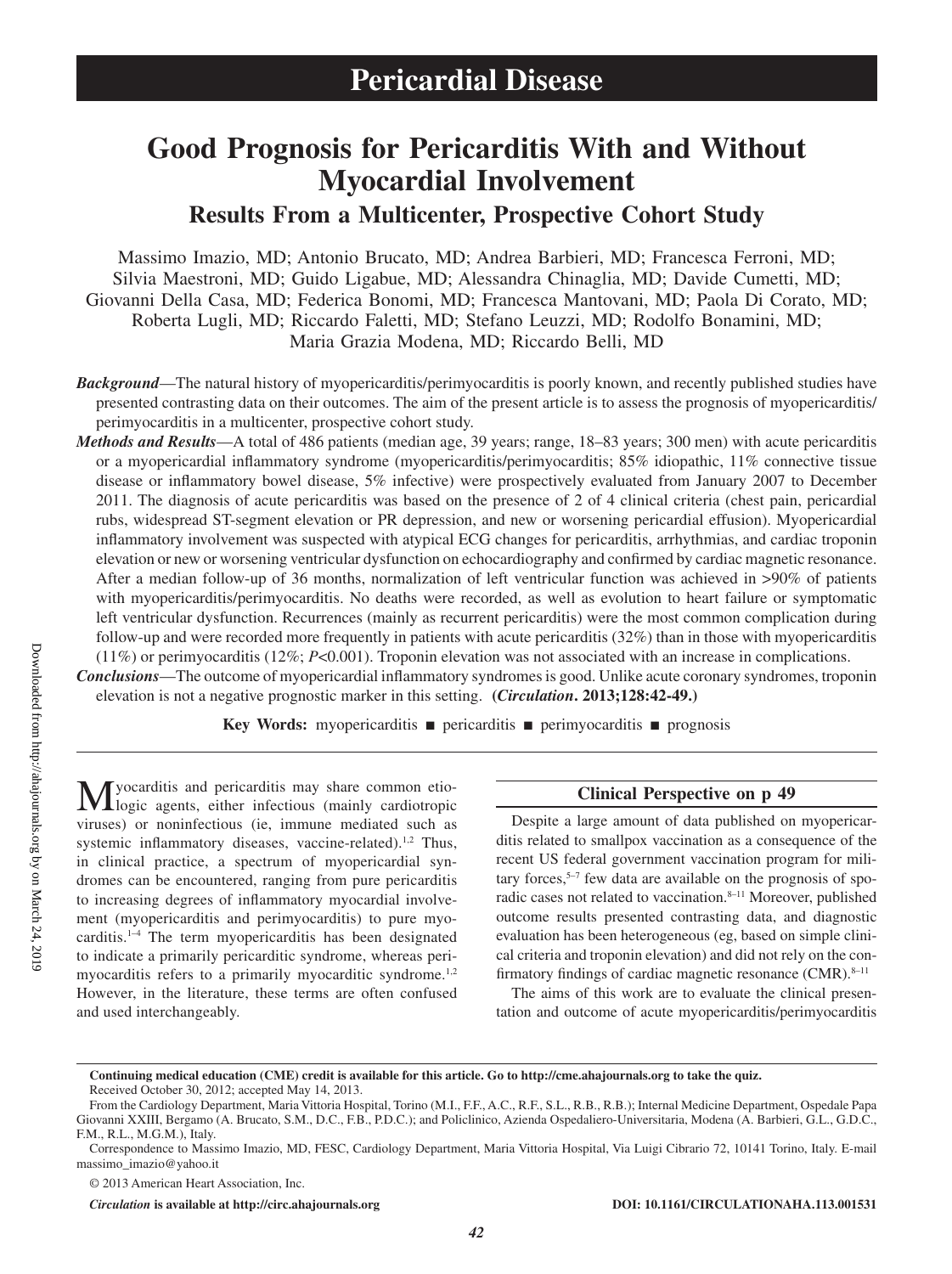confirmed by CMR and to compare these features with those of simple acute pericarditis in a prospective, multicenter study including all consecutive cases of acute inflammatory pericardial syndromes (acute pericarditis, myopericarditis, and perimyocarditis).

# **Methods**

## **Participants**

Between January 2007 and December 2011, all consecutive patients with pericardial inflammatory syndromes (acute pericarditis, myopericarditis, and perimyocarditis) were prospectively enrolled in 3 Italian referral centers for pericardial diseases (Torino, Bergamo, and Modena). The protocol was designed prospectively before data collection. Patients with pure acute myocarditis were excluded.

All patients provided informed consent. The investigation conforms to the principles outlined in the Declaration of Helsinki and local legal requirements.

# **Diagnostic Criteria**

A diagnosis of acute pericarditis was based on the presence of at least 2 of the following clinical criteria: pericarditis chest pain, pericardial friction rub, widespread ST-segment elevation or PR depression on the ECG, and new or worsening pericardial effusion.12 A clinical diagnosis of myopericarditis was made in patients with a definite diagnosis of acute pericarditis and elevation of cardiac markers of injury (troponin I or T, creatine kinase-MB fraction) without new onset of focal or diffuse depressed left ventricular (LV) function by echocardiography or CMR.4,12 Perimyocarditis was diagnosed in patients with clinical criteria for acute pericarditis, elevation of cardiac markers of injury, and evidence of new onset of focal or diffuse depressed LV function by echocardiography or CMR. The rationale for these diagnostic criteria is that pure pericardial or predominant pericardial inflammatory involvement is not characterized by significant impairment of myocardial function and that, on the contrary, focal or diffuse abnormalities of ventricular wall motion or function imply a substantial myocardial inflammatory involvement.<sup>13</sup>

Myocardial inflammatory involvement was clinically suspected in cases of atypical ECG changes for pericarditis (ie, localized ECG changes, abnormal ST-segment or T-wave changes or evolution, new Q waves), arrhythmias, cardiac troponin elevation, or new or worsening ventricular dysfunction on echocardiography and was confirmed by CMR.14,15 CMR imaging included T2-weighted imaging for the assessment of edema, T1-weighted imaging before and after contrast administration for the evaluation of hyperemia, and the assessment of late gadolinium enhancement. CMR results were considered to be consistent with the diagnosis of myocardial inflammatory involvement if 2 of 3 CMR techniques were positive.<sup>14,15</sup>

#### **Diagnostic Workup**

Each patient was assessed by clinical evaluation, routine blood chemistry (including blood count, markers of inflammation and myocardial lesion, creatinine, transaminases), and additional tests aimed at the identification of the origin of disease based on the presentation features. All patients were submitted to echocardiography at presentation. CMR was performed within 2 weeks from symptom onset when myocardial inflammatory involvement was suspected. Pericardial effusion was assessed in a semiquantitative way by 2-dimensional echocardiography as mild (echo-free space of <10 mm during diastole), moderate (10–20 mm), and large (>20 mm). To facilitate the correct definition of the effusion size and to allow follow-up studies, the largest size, the site, and the view were recorded.<sup>12</sup>

Cardiac tamponade was diagnosed by the combination of clinical features (pulsus paradoxus, elevated jugular venous pressure, and tachycardia) and echocardiographic data (pericardial effusion with echocardiographic signs of tamponade).

Coronary artery disease was excluded in patients with coronary risk factors or dubious presentation with a need for differential diagnosis with acute coronary syndromes by means of coronary angiography at initial presentation. Subsequent CMR was also used to rule out possible cases of acute myocardial infarction necrosis but without significant coronary artery disease.<sup>16</sup>

Histopathological confirmation of the presence of concomitant inflammatory myocardial involvement requires an endomyocardial biopsy (EMB), but this is usually not performed in patients with no or mild LV systolic dysfunction and no symptoms of heart failure according to the indications for EMB issued by the American Heart Association/American College of Cardiology/ European Society of Cardiology in a scientific statement.<sup>17</sup> In this study, the following indications were considered for EMB: subacute or acute symptoms of heart failure refractory to standard management, substantial worsening of the ejection fraction despite optimized pharmacological treatment, development of hemodynamically significant arrhythmias, heart failure with concurrent rash, fever or peripheral eosinophilia, history of collagen vascular disease, or suspicion of possible giant-cell myocarditis (young age, new subacute heart failure, or progressive arrhythmias without an apparent cause).

#### **Treatment**

Aspirin or a nonsteroidal anti-inflammatory drug, generally ibuprofen, was considered the mainstay of treatment in patients with an established diagnosis of acute pericarditis or myopericarditis/ perimyocarditis. Aspirin was the first-choice drug and was given at a dose of 750 to 1000 mg orally every 6 or 8 hours for 7 to 10 days with gradual tapering over 2 to 3 weeks. Ibuprofen was prescribed at the attack dose of 600 mg 3 times a day and then tapered in 2 to 3 weeks. In animal models of myocarditis, nonsteroidal antiinflammatory drugs are not effective and may actually enhance the myocarditic process and increase mortality.18,19 Thus, reducing the dose of aspirin to 500 mg every 8 to 12 hours was considered for patients with myopericarditis/perimyocarditis.<sup>4</sup> Corticosteroids were considered the second choice for patients with contraindications to or intolerance of aspirin and nonsteroidal anti-inflammatory drugs. In every case, gastroprotection with a proton pump inhibitor was prescribed. Colchicine use (0.5 mg twice daily for 3 months or 0.5 mg once daily in patients <70 kg) was optional for patients with pure acute pericarditis and was limited in patients with myopericarditis and perimyocarditis because of the lack of clinical trials or studies to support this indication.<sup>20</sup>

## **Clinical Measures and Follow-Up**

The relative frequency of myopericarditis/perimyocarditis was assessed among patients with acute pericardial inflammatory syndromes. Main clinical characteristics and treatments were recorded for all cases. During follow-up, clinical evaluation, ECG, and routine blood chemistry were performed at 1, 6, and 12 months and then every year if the course was uncomplicated. Treadmill testing was performed at 6 months for patients with myopericarditis/ perimyocarditis. All adverse events were recorded, including recurrent pain, relapses (either of pericarditis or other inflammatory myopericardial syndrome), cardiac tamponade, constrictive pericarditis, residual LV dysfunction, heart failure, and overall and cardiovascular mortality.

# **Statistical Analysis**

Continuous data are reported as mean±SD. Patients groups were compared by use of the *t* test for continuous variables and  $\chi^2$  analysis for categorical variables. Time to event distributions were estimated with the Kaplan-Meier method and compared by use of the log-rank test. A value of *P*<0.05 was considered to show statistical significance. Analyses were performed with SPSS version 13.0 (SPSS, Chicago, IL).

The authors had full access to and take full responsibility for the integrity of the data. All authors have read and agree to the manuscript as written.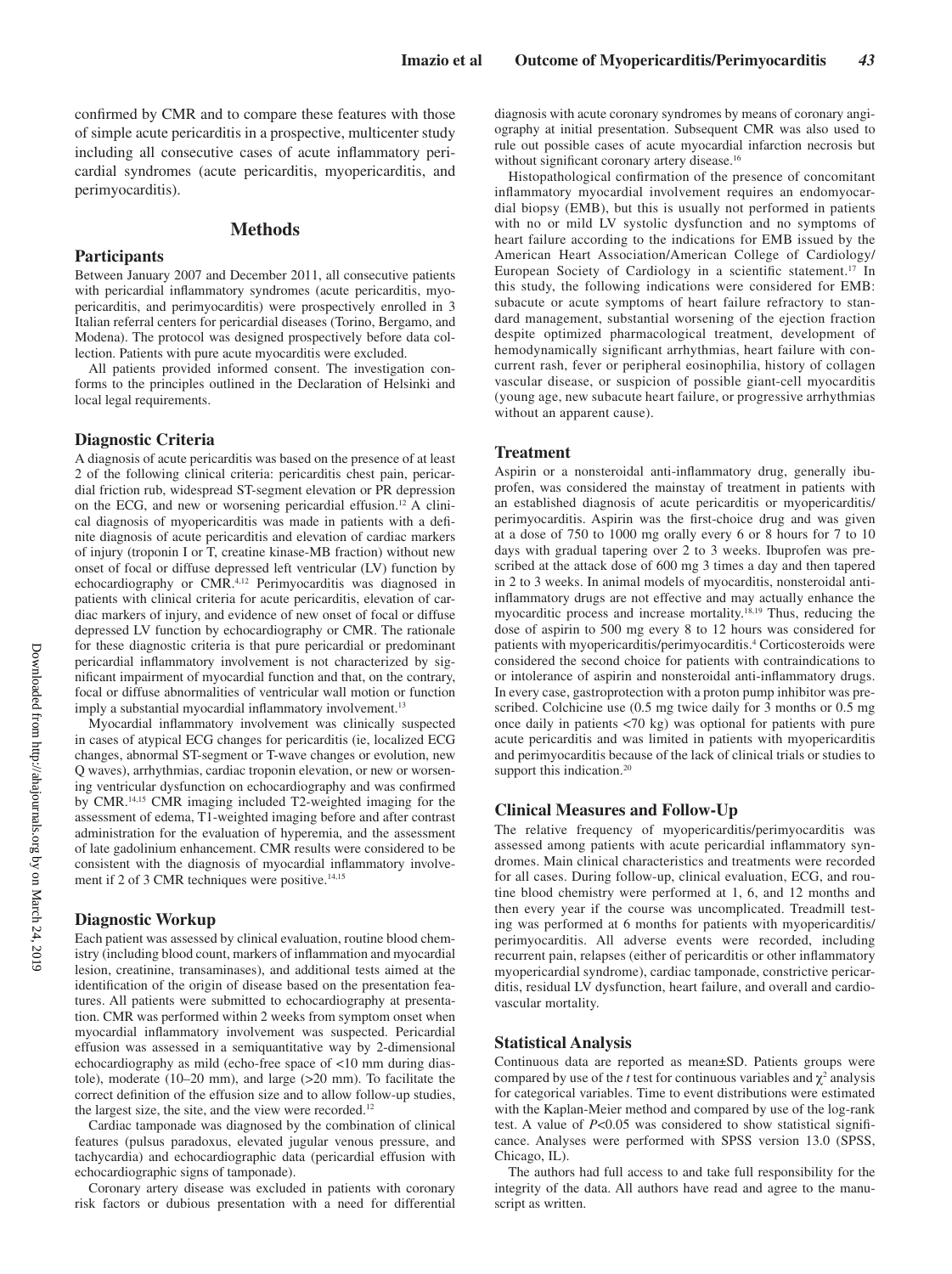## **Results**

During the study period, 486 cases of inflammatory myopericardial syndromes were recorded (346 cases of acute pericarditis, 114 cases of myopericarditis, and 26 cases of perimyocarditis; Figure 1).

## **Clinical Presentation and Baseline Features**

Detailed baseline features are reported in Table 1. Patients with inflammatory myocardial involvement were younger and more frequently were male compared with those with acute pericarditis (*P*<0.001). Moreover, the following features were more commonly associated with acute pericarditis: pericardial rubs on physical examination and pericardial effusion on echocardiography (*P*<0.01 for both). On the contrary, heart failure signs and symptoms and cardiac arrhythmias were recorded with increasing frequency in patients with myocardial inflammatory involvement (myopericarditis/perimyocarditis). Left ventricular ejection fraction was only mildly reduced in patients with perimyocarditis (44±9%). White blood cells and C-reactive protein elevations were more common in patients with acute pericarditis than in patients with myopericarditis and perimyocarditis (*P*<0.001), whereas markers of myocardial lesions (cardiac troponin I and creatine kinase-MB) were overlapping in patients with myopericarditis and perimyocarditis. CMR was performed in 255 cases: all patients with troponin elevation (n=140) and patients with a clinical suspicion of inflammatory myocardial involvement on the basis of clinical presentation (atypical ECG changes for pericarditis, arrhythmias, and cardiac troponin elevation or new or worsening ventricular dysfunction on echocardiography). CMR data on myocardial involvement included edema (T2-weighted imaging)/hyperemia in 93.0% of patients with myopericarditis and 92.3% of patients with perimyocarditis; late gadolinium enhancement was detected in all cases. In patients with a final diagnosis of pericarditis who had CMR performed for a clinical suspicion of myocardial involvement (n=115), pericardial abnormal T2-weighted imaging (edema and hyperemia) and late gadolinium enhancement were recorded in 104 of 115 patients (90.4%).

The initial presentation mimicked a ST-segment–elevation myocardial infarction in 87 of 114 patients (76.3%) with myopericarditis, in 20 of 26 patients (76.9%) with perimyocarditis, and in only 8 of 346 patients (2.3%; *P*<0.001) with simple acute pericarditis. All these patients underwent coronary angiography that excluded the presence of significant coronary artery disease. Acute myocardial infarction in the absence of significant coronary artery disease was also excluded by CMR.

The origin of disease (Table 2) was similar in different myopericardial subgroups (idiopathic in 84%–85%, infectious in 4%–5%, and connective tissue disease or inflammatory bowel disease in 10%–12%).

#### **Patient Management**

Aspirin or ibuprofen was prescribed as anti-inflammatory therapy in 95% of patients with acute pericarditis, 89% of those with myopericarditis, and 18% of patients with perimyocarditis. Corticosteroids were prescribed in 6% of patients with acute pericarditis and 4 to 6% of patients with myopericarditis/perimyocarditis. Colchicine was added to anti-inflammatory therapies in 55% of patients with acute pericarditis, 18% of patients with myopericarditis, and 15% of those with perimyocarditis. In patients with myocardial inflammatory involvement, a β-blocker (bisoprolol 1.25 mg and then increased to reach a heart rate of 55–60 bpm at rest) was prescribed in 49% to 77% of patients, and an angiotensin-converting enzyme inhibitor (ramipril 1.25 mg as the starting dose and then uptitrated as tolerated) was prescribed in 25% to 58% of patients with myopericarditis/perimyocarditis with evidence of LV dysfunction (Table 2). Patients with a clinical diagnosis of myopericardial inflammatory syndromes were temporarily excluded from competitive, amateur, or leisure-time sport activity. This recommendation was independent of age, sex, degree of symptom, and concurrent medical therapy. After



**Figure 1.** Study population of pericardial inflammatory syndromes. LV indicates left ventricular.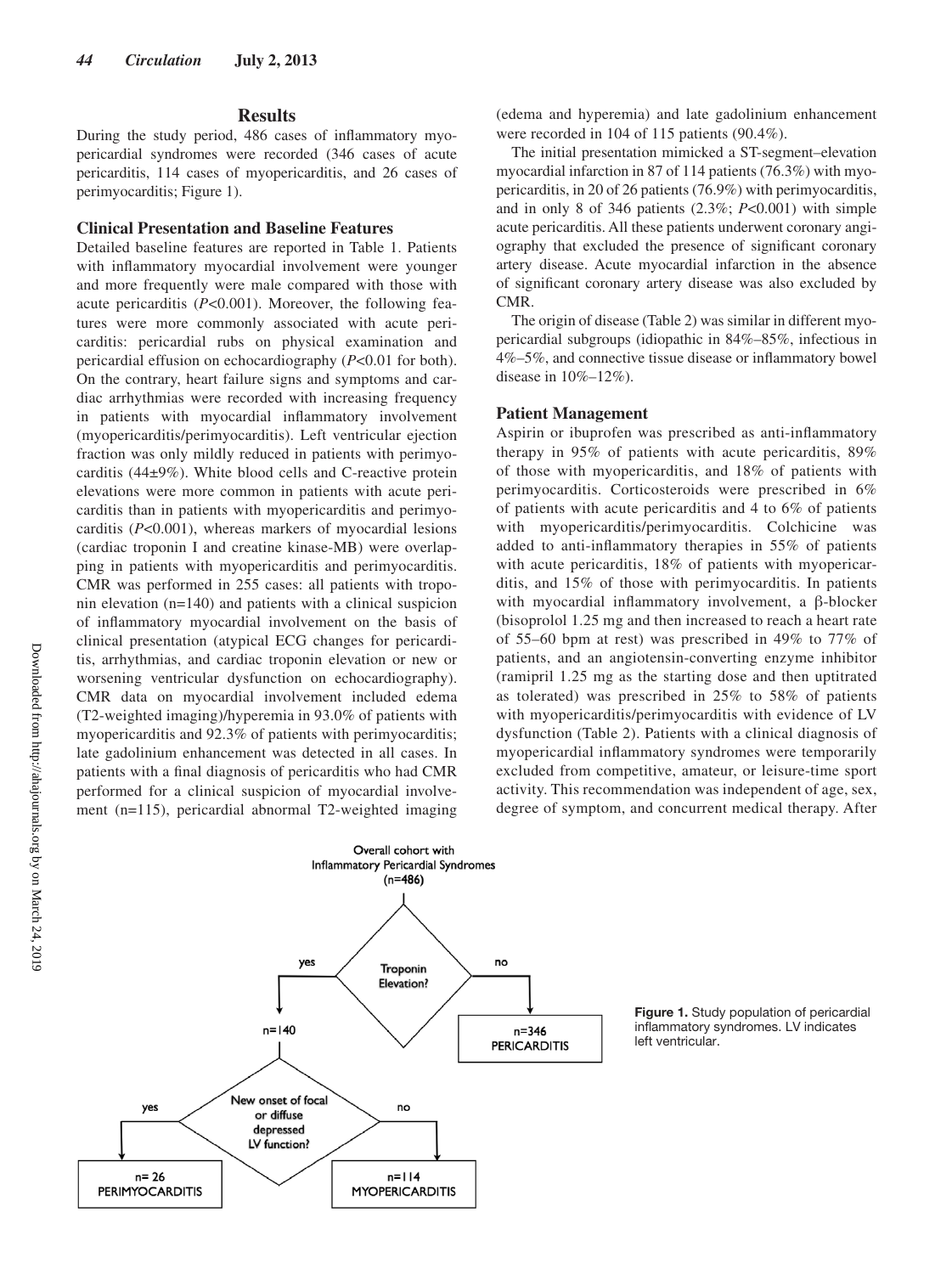| Feature                             | Pericarditis<br>$(n=346)$ | <b>Myopericarditis</b><br>$(n=114)$ | Perimyocarditis<br>$(n=26)$ | PValue*       |
|-------------------------------------|---------------------------|-------------------------------------|-----------------------------|---------------|
| Age, median (IQR), y                | 41.0(22.0)                | 29.0 (14.5)                         | 24.0 (17.3)                 | < 0.001       |
| Male sex, $n$ $%$                   | 189 (54.6)                | 89 (78.1)                           | 22(84.6)                    | < 0.001       |
| Recent febrile syndrome, n (%)      | 237 (68.5)                | 69 (60.5)                           | 18 (69.2)                   | 0.212         |
| Chest pain, $n$ $(\%)$              | 336 (97.1)                | 112 (98.2)                          | 23 (88.5)                   | 0.909         |
| Pericardial rub, n (%)              | 83 (24.0)                 | 15(13.2)                            | 2(7.7)                      | 0.005         |
| ECG changes, n (%)                  | 190 (55.0)                | 100 (88.2)                          | 20(76.9)                    | < 0.001       |
| Supraventricular arrhythmias, n (%) | 20(5.8)                   | 10(8.8)                             | 5(19.2)                     | 0.09          |
| Ventricular arrhythmias, n (%)      | 1(0.3)                    | 5(4.4)                              | 2(7.7)                      | < 0.001       |
| Pericardial effusion, n (%)         | 254 (73.4)                | 30(26.3)                            | 10(38.5)                    | < 0.001       |
| AV block, $n$ $(\%)$                | 0(0.0)                    | 0(0.0)                              | 0(0.0)                      | <b>NS</b>     |
| HF symptoms/signs, n (%)            | 0(0.0)                    | 4(3.5)                              | 3(11.5)                     | < 0.001       |
| EF, mean (SD), %                    | $58.9 \pm 3.6$            | $58.1 \pm 4.2$                      | $44.0 \pm 9.0$              | By definition |
| WBC elevation, n (%)                | 249 (72.0)                | 31(27.1)                            | 6(23.1)                     | < 0.001       |
| CRP, mg/dL                          | $7.7 + 4.7$               | $5.3 + 4.6$                         | $3.2 + 2.1$                 | < 0.001       |
| $cTnl$ , ng/mL $\dagger$            | $0.0(0.0-0.0)$            | $7.2(0.5 - 34.7)$                   | $9.4(0.5 - 44.0)$           | By definition |
| CK-MB, ng/mL+                       | $0.0(0.0-0.0)$            | 24.0 (12-52)                        | $34.2(17 - 83)$             | By definition |

**Table 1. Demographics and Clinical Presentation of Patients With Inflammatory Myopericardial Syndromes**

AV indicates atrioventricular; CK-MB, creatine kinase-MB; CRP, C-reactive protein; cTnI, cardiac troponin I; ECG changes, ST-segment elevation or PR depression; EF, ejection fraction; HF, heart failure; IRQ, interquartile range; and WBC, white blood cell.

\*Comparison of acute pericarditis with myopericarditis and perimyocarditis.

†Median (range).

resolution of the clinical picture (at least 3 months after the onset of the disease for simple acute pericarditis and 6 months for those with myopericarditis/perimyocarditis), clinical reassessment was performed before the patients resumed physical activity beyond sedentary life and competitive sports.21–23

## **Outcome and Follow-Up Data**

After a median follow-up of 36 months (range, 6–66 months), no cases of deaths or heart failure were recorded (Table 3). A residual mild LV dysfunction was recorded in 8% of the patients with myopericarditis and 15% of the patients with perimyocarditis (*P*<0.001). An increase in mean LV ejection fraction was recorded in all subgroups at 12 months (Figure 2).

Recurrences were more common in acute pericarditis (31.8%) than in myopericarditis (10.5%) or perimyocarditis (11.5%; *P*<0.001). In >95%, recurrences of pericarditis and myopericarditis/perimyocarditis were manifested as relapses of pericarditis and only rarely as myopericarditis or perimyocarditis in patients with either previous simple pericarditis or myopericarditis/perimyocarditis. Recurrencefree survival was similar in patients with myopericarditis and perimyocarditis (Figure 3). No cases of cardiac tamponade

|  | Table 2.    Causes and Treatments of Different Inflammatory Myopericardial Syndromes |  |
|--|--------------------------------------------------------------------------------------|--|
|--|--------------------------------------------------------------------------------------|--|

| Feature                                                  | Pericarditis<br>$(n=346)$ , n $(\%)$ | Myopericarditis<br>$(n=114)$ , n $(\%)$ | Perimyocarditis<br>$(n=26)$ , n $(\%)$ | All<br>$(n=486)$ , n $(\%)$ |
|----------------------------------------------------------|--------------------------------------|-----------------------------------------|----------------------------------------|-----------------------------|
| Idiopathic*                                              | 294 (85.0)                           | 96 (84.2)                               | 22 (84.6)                              | 412 (84.8)                  |
| Infectious+                                              | 16(4.6)                              | 5(4.4)                                  | 1(3.9)                                 | 22(4.5)                     |
| Connective tissue disease/<br>inflammatory bowel disease | 36(10.4)                             | 13(11.4)                                | 3(11.5)                                | 52 (10.7)                   |
| Aspirin/NSAID                                            | 327 (94.5)                           | 101 (88.6)                              | 5(17.6)                                | 433 (89.1)                  |
| Corticosteroids                                          | 19(5.5)                              | 7(6.1)                                  | 1(3.8)                                 | 27(5.6)                     |
| Colchicine                                               | 191 (55.2)                           | 21(18.4)                                | 4(15.4)                                | 216 (44.4)                  |
| <b>B-Blockers</b>                                        | 2(0.6)                               | 56 (49.1)                               | 20(76.9)                               | 78 (16.1)                   |
| <b>ACE inhibitor</b>                                     | 2(0.6)                               | 28 (24.6)                               | 15(57.7)                               | 45(9.3)                     |

ACE indicates angiotensin-converting enzyme; and NSAID, nonsteroidal anti-inflammatory drug.

\*Without a known specific origin after diagnostic workup.

†Including known viral and bacterial (tuberculosis) causes. Detailed infectious causes included the following: pericarditis: coxsackievirus in 4 cases (25.0%), Epstein-Barr virus in 3 cases (18.75%), parvovirus in 3 cases (18.75%), adenovirus in 3 cases (18.75%), cytomegalovirus in 2 cases (12.5%), and influenza in 1 case (6.25%); myopericarditis: coxsackievirus in 3 cases (60.0%) and parvovirus in 2 cases (40.0%); and perimyocarditis: parvovirus in 1 case (100%). Percentages are reported according to diagnosed infectious cases in each group: acute pericarditis, myopericarditis, and perimyocarditis.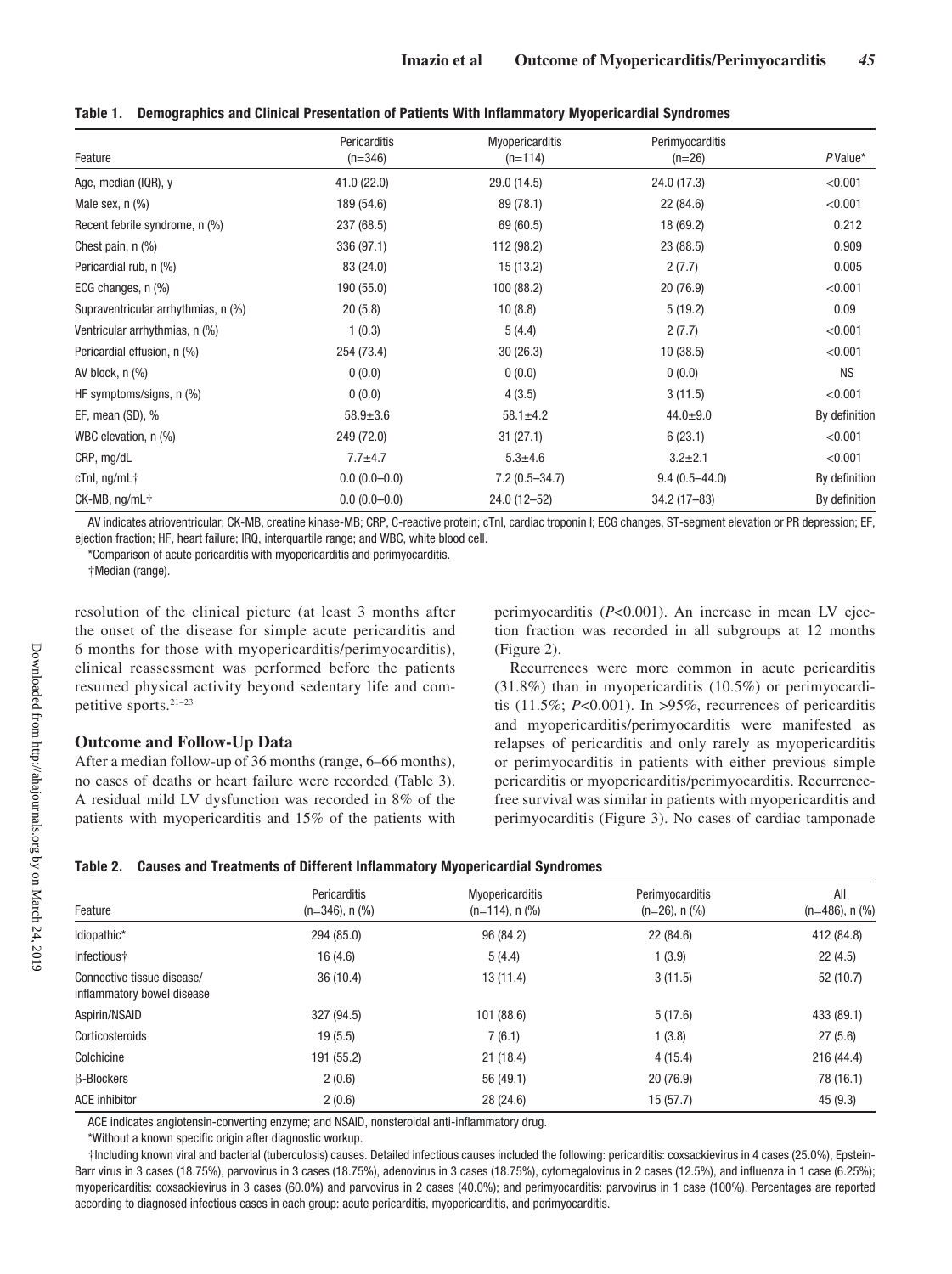## **Table 3. Follow-Up Data**

|                                      | Pericarditis         | Myopericarditis      | Perimyocarditis     | $P$ Value* |
|--------------------------------------|----------------------|----------------------|---------------------|------------|
| Feature                              | $(n=346)$ , n $(\%)$ | $(n=114)$ , n $(\%)$ | $(n=26)$ , n $(\%)$ |            |
| Recurrence                           | 110(31.8)            | 12(10.5)             | 3(11.5)             | < 0.001    |
| Cardiac tamponade                    | 8(2.3)               | 0(0.0)               | 0(0.0)              | <b>NS</b>  |
| Constrictive pericarditis            | 2(0.6)               | 1(0.9)               | 0(0.0)              | <b>NS</b>  |
| Heart failure                        | 0(0.0)               | 0(0.0)               | 0(0.0)              | <b>NS</b>  |
| LV dysfunction (EF $<$ 55%) at 12 mo | 4(1.1)               | 9(7.9)               | 4(15.4)             | < 0.001    |
| All-cause death                      | 0(0.0)               | 0(0.0)               | 0(0.0)              | <b>NS</b>  |

EF indicates ejection fraction; and LV, left ventricular. Median follow-up was 36 months (range, 6 to 88 months). Recurrences were manifested as recurrent pericarditis in >90% of cases.

\*Comparison of acute pericarditis with myopericarditis and perimyocarditis.

were recorded in patients with myopericarditis and perimyocarditis, and 1 case of constrictive pericarditis was recorded in patients with myopericarditis. Troponin elevation was not associated with an increase in complications during follow-up.

## **Discussion**

# **Relative Frequency of Myopericarditis/ Perimyocarditis**

This prospective cohort study provides evidence for the first time of the relative frequency of myopericardial inflammatory syndromes in adults. Myocardial involvement is relatively frequent and was recorded in one third of patients with acute pericardial inflammatory syndromes. Myopericarditis is more frequent than perimyocarditis (23.5% versus 5.4%, respectively, of all patients with acute pericardial inflammatory syndromes; *P*<0.001).

# **Peculiar Features of Myopericarditis/ Perimyocarditis**

Patients with myocardial involvement are younger than those with simple acute pericarditis; moreover, more patients with

myopericarditis/perimyocarditis are male, as already reported in previous reports, $4,9-11$  which suggests the possibility that hormonal factors may play a role in the etiopathogenesis of myopericardial inflammatory syndromes.

This study also underlines specific peculiarities of the clinical presentation. The presence of pericardial rubs and pericardial effusion is usually associated with less myocardial involvement, whereas the presence of ST and PR abnormalities suggests an increased likelihood of myocardial involvement.

ST-segment elevation or PR depression, usually considered hallmarks of acute pericarditis, can be recorded in only 50% to 60% of patients with simple acute pericarditis. These ECG changes reflect the extent of subepicardial involvement because the pericardium is electrically silent, and they are especially suggestive of concomitant myocardial inflammatory involvement rather than simple acute pericarditis. Myocardial involvement is often associated with ST-segment elevation (>75% of cases), with an initial presentation that may simulate an acute coronary syndrome in a substantial number of patients ( $\approx$ 75%). In addition, arrhythmias are peculiar of myocardial inflammatory involvement and should alert





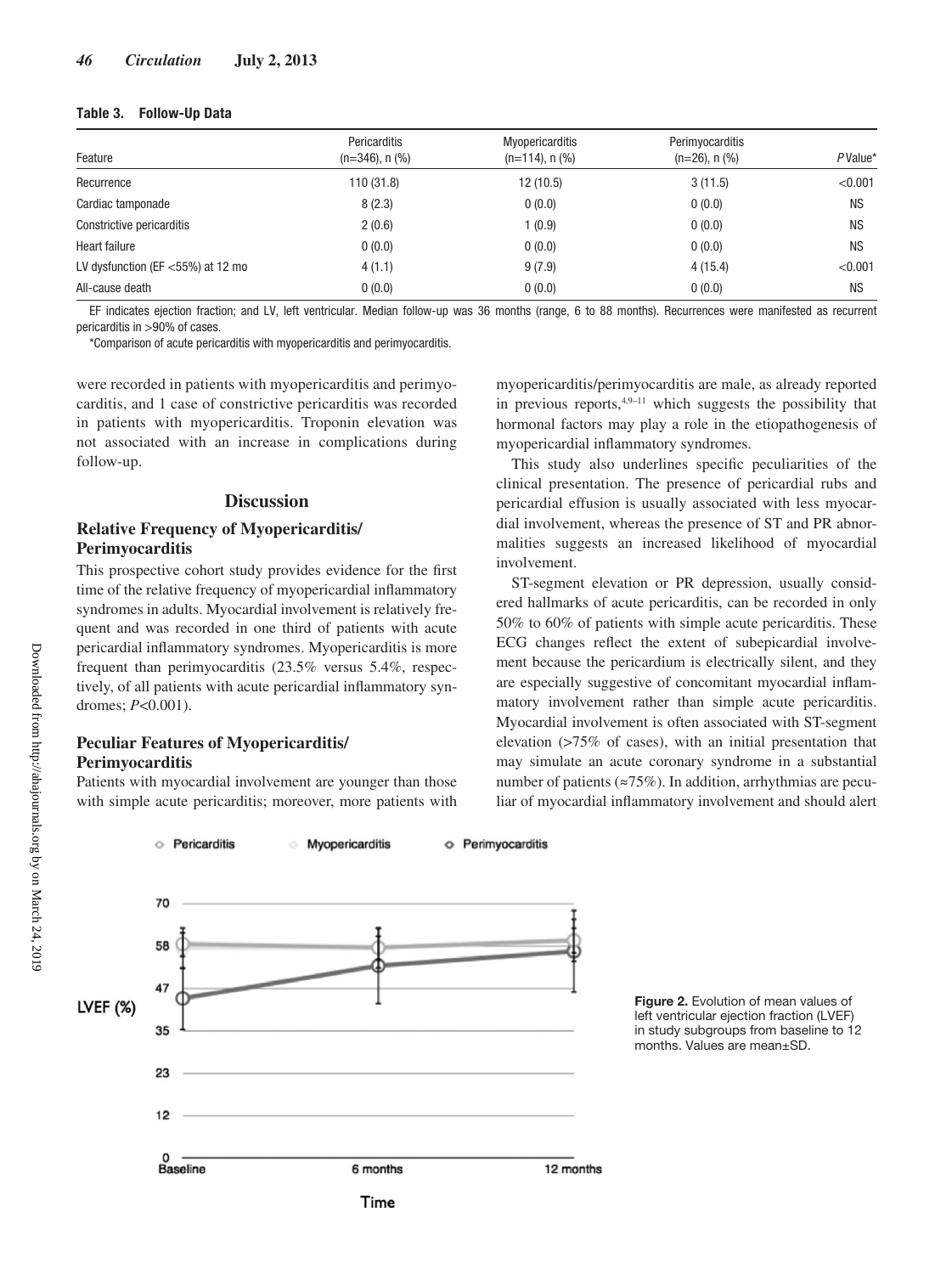myopericarditis



the clinician when recorded in a patient with presumed acute pericarditis.

Another significant issue is related to biomarker expression in different types of inflammatory myopericardial syndromes. Elevation of C-reactive protein is recorded in all subgroups, but higher levels are found in patients with simple pericarditis compared with those with myopericarditis/perimyocarditis. Cardiac troponin elevation is roughly related to the extent of myocardial involvement (median, 9.4 ng/mL; range, 1.0–44.0 ng/mL in perimyocarditis; median, 7.2 ng/mL; range, 1.0– 34.7 ng/mL in myopericarditis) and was largely overlapping in the 2 syndromes.

# **Origin and Therapeutic Issues**

The origin is similar in different subgroups, regardless of the entity of myocardial inflammatory involvement. Most cases remain idiopathic with a conventional diagnostic approach; these results are consistent with previously published data.4,10,11

Empirical anti-inflammatory therapies with aspirin or a nonsteroidal anti-inflammatory drug were adopted mainly for patients with prevalent pericardial involvement (>85% of cases), whereas reduced doses were considered in patients with perimyocarditis because of the fear of possible negative effects of these therapies in myocarditis. Additionally, corticosteroids should probably not be used in this setting as firstline therapy; we have limited data on the use of colchicine because patients with myocardial involvement were excluded in previous clinical trials of the treatment and prevention of pericarditis.20

# **Prognostic Issues**

Unlike acute coronary syndromes, cardiac troponin elevation was not a negative prognostic marker in myopericarditis/

**Figure 3.** Recurrence-free survival in different subgroups of inflammatory myopericardial syndromes.

perimyocarditis, and the degree of troponin elevation did not correlate with the likelihood of subsequent recovery. Most of these patients had a normal or nearly normal LV function at presentation and generally improved during a 12-month follow-up, with normalization of LV function in >90% of patients with myopericarditis and >80% of patients with perimyocarditis. No deaths correlated to pericardial or myocardial involvement were recorded during follow-up. These data are reassuring and confirm preliminary findings in pediatric populations and adults (Table 4).<sup>4,10,11</sup> Recurrences were more common with prevalent pericardial involvement and generally were recurrent pericarditis.

# **Clinical Implications**

Some involvement of the myocardium should be suspected in any young patient with chest pain, ST-segment elevation at presentation, and cardiac arrhythmia (sustained or not, either supraventricular or ventricular; Table 1), whereas rubs and pericardial effusion are more suggestive of isolated pericardial involvement. In the setting of myopericarditis/ perimyocarditis, the differential diagnosis should especially include acute coronary syndromes, and up to 3 of 4 of these patients may have a presentation that may simulate an acute coronary syndrome. Coronary angiography is necessary to rule out and promptly treat acute myocardial infarction with ST-segment elevation. For patients without evidence of coronary artery disease or a pseudoinfarctual presentation, CMR is a useful noninvasive diagnostic tool for the clinical diagnosis of myopericardial inflammatory syndromes and to rule out acute myocardial infarction with normal coronary arteries.16,24–28 In these cases, the diagnostic utility of EMB is clearly reduced for clinicians. Although EMB may establish a definite diagnosis, it is difficult to justify its clinical utility in patients with myopericarditis/perimyocarditis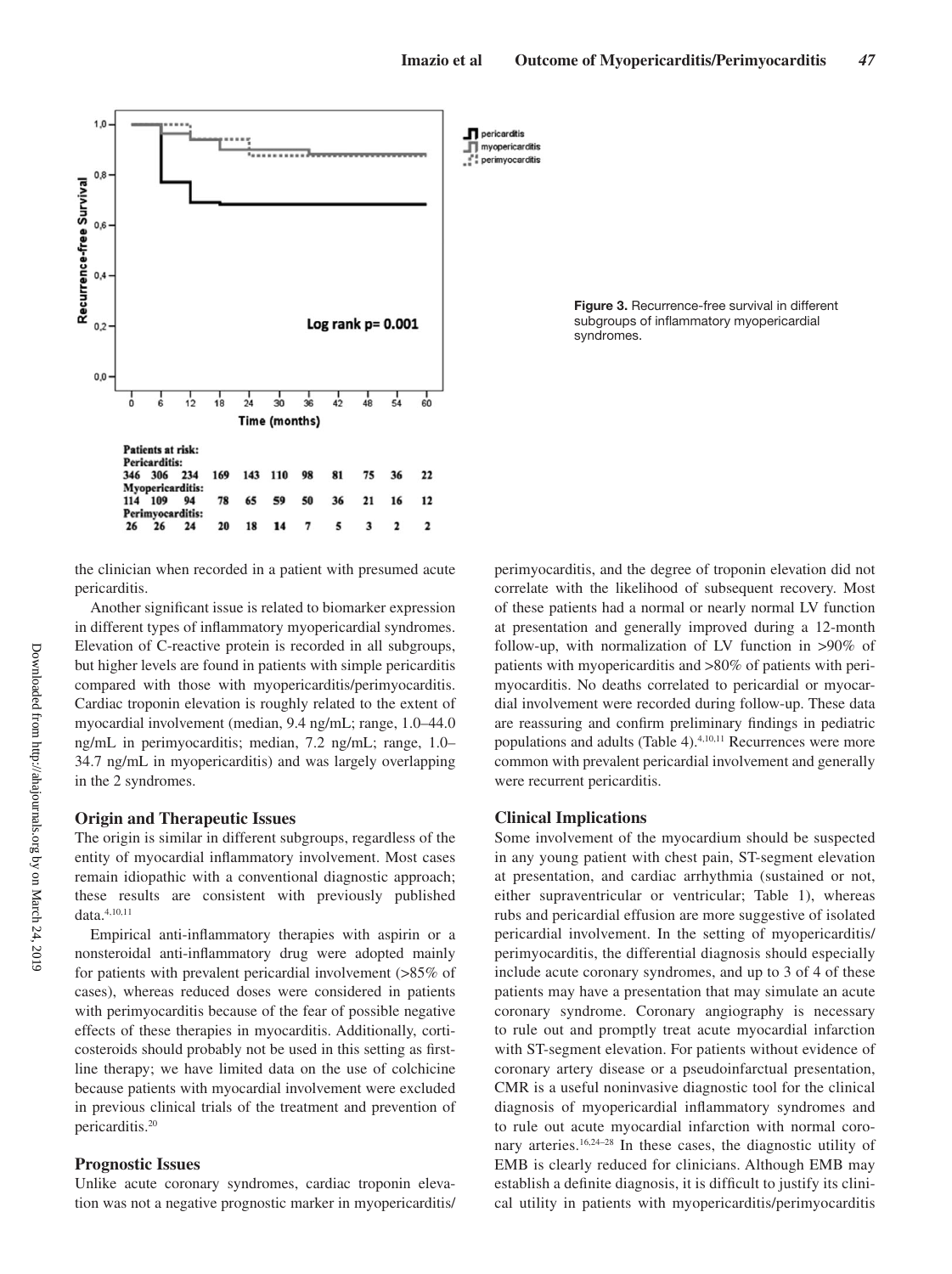| Study                         | Year | Setting                                    | Peak Troponin I (Range),<br>nq/ml | Follow-Up                      | Mortality                                          |
|-------------------------------|------|--------------------------------------------|-----------------------------------|--------------------------------|----------------------------------------------------|
| Imazio et al <sup>8</sup>     | 2008 | Myopericarditis/adult<br>(40 patients)     | $7.7 \pm 6.7$ (1.5-22.5)          | $12 \text{ mo}$                | $0\%$<br>Normalization of<br>parameters in 97.5%   |
| Machado et al <sup>9</sup>    | 2010 | Myopericarditis/adult<br>(14 patients)     | $7.3(4.4 - 10.2)$                 | $20 \text{ mo}$                | 21.4%                                              |
| Kobayashi et al <sup>10</sup> | 2012 | Myopericarditis/pediatric<br>(12 patients) | 4.75 (1.35-9.72)                  | $2 \text{ mo}$<br>$(2$ wk-3 y) | $0\%$<br>Normal LVEF and function                  |
| Buiatti et al <sup>11</sup>   | 2012 | Perimyocarditis/adult<br>(62 patients)     | $10.5 + 17.0$                     | 4.5 $\pm$ 0.8 v                | $0\%$<br>Normalization of echo<br>features in 100% |

**Table 4. Major Clinical Studies on the Outcome of Myopericarditis and Perimyocarditis**

LVEF indicates left ventricular ejection fraction.

in the absence of major cardiac arrhythmias, heart failure, or failure of conventional therapies because treatment and management are not affected by the results of EMB and the prognosis seems benign. Moreover, recently published data have compared the diagnostic performance of CMR imaging with EMB.29 In 132 patients with suspected acute myocarditis (symptoms lasting ≤14 days) or chronic myocarditis (defined as symptoms lasting >14 days), the overall diagnostic sensitivity, specificity, and accuracy of CMR were 76%, 54%, and 68%, respectively, and were better in the setting of acute disease (81%, 71%, and 79%, respectively). Thus, in clinical practice, CMR is useful for the noninvasive diagnosis of myocardial inflammatory involvement, especially in patients with recent symptom onset (<2 weeks) like the patients included in the present study.

This cohort study is reassuring in terms of the prognosis of myopericardial inflammatory syndromes. Patients with acute pericarditis and myopericarditis have a very good prognosis with no worsening of LV function and no recorded deaths. During follow-up, recurrences were the only significant complications and generally manifested as recurrent pericarditis after either acute pericarditis or myopericarditis and perimyocarditis.

## **Study Limitations**

This is the first study to date to include patients with myopericarditis and perimyocarditis and to emphasize the clinical spectrum of myopericardial inflammatory syndromes.<sup>3</sup> The first limitation of the study is that the diagnosis was based on clinical criteria and was not confirmed by EMB because no patients fulfilled the indications for EMB according to American Heart Association/American College of Cardiology/European Society of Cardiology guidelines.<sup>17</sup> However, there is now good and growing evidence to support the use of CMR as a noninvasive diagnostic tool for clinicians,<sup>29</sup> especially when additional invasive tools do not affect the subsequent therapy and management of patients. The second and third limitations are related to the length of our follow-up and the subgroup sample size. Longer followup and larger populations are needed to confirm the benign outcome, although this study includes the largest published group of patients with inflammatory myopericardial syndromes to date.

# **Conclusions**

Myopericardial inflammatory syndromes (myopericarditis/perimyocarditis) are benign clinical syndromes that can frequently be encountered in patients with an initial suspicion of pericarditis. The main differential diagnosis is with ST-segment–elevation myocardial infarction, and coronary angiography may be required. CMR is a useful diagnostic tool for the noninvasive diagnosis of concomitant myopericardial inflammatory involvement and may help to distinguish these syndromes from myocardial infarction.

#### **Acknowledgments**

We are grateful to the staff of Maria Vittoria Hospital, Torino, Ospedale Papa Giovanni XXIII (previously Ospedali Riuniti), Bergamo and Policlinico, and Azienda Ospedaliero-Universitaria, Modena, Italy, for participating in the data collection.

## **Sources of Funding**

Funding for the analyses in this study was provided by the Cardiology Department, Maria Vittoria Hospital, Torino; Ospedale Papa Giovanni XXIII (previously Ospedali Riuniti), Bergamo; and Policlinico, Azienda Ospedaliero-Universitaria, Modena, Italy, where data analysis and interpretation took place.

# **Disclosures**

#### None.

## **References**

- 1. Spodick DH, Myopericarditis/perimyocarditis: in the pericardium. In: *A Comprehensive Textbook*. New York, NY: Marcel Dekker, Inc; 1997.
- 2. LeWinter MM, Tischler MD. Pericardial diseases. In: *Braunwald's Heart Diseases: A Textbook of Cardiovascular Medicine*. 9th ed. Philadelphia, PA: Saunders/Elsevier; 2012.
- 3. Imazio M, Trinchero R. The spectrum of inflammatory myopericardial diseases [comment]. *Int J Cardiol*. 2010;144:134.
- 4. Imazio M, Trinchero R. Myopericarditis: etiology, management, and prognosis. *Int J Cardiol*. 2008;127:17–26.
- 5. Halsell JS, Riddle JR, Atwood JE, Gardner P, Shope R, Poland GA, Gray GC, Ostroff S, Eckart RE, Hospenthal DR, Gibson RL, Grabenstein JD, Arness MK, Tornberg DN; Department of Defense Smallpox Vaccination Clinical Evaluation Team. Myopericarditis following smallpox vaccination among vaccinia-naive US military personnel. *JAMA*. 2003;289:3283–3289.
- 6. Cassimatis DC, Atwood JE, Engler RM, Linz PE, Grabenstein JD, Vernalis MN. Smallpox vaccination and myopericarditis: a clinical review. *J Am Coll Cardiol*. 2004;43:1503–1510.
- 7. Eckart RE, Love SS, Atwood JE, Arness MK, Cassimatis DC, Campbell CL, Boyd SY, Murphy JG, Swerdlow DL, Collins LC, Riddle JR,